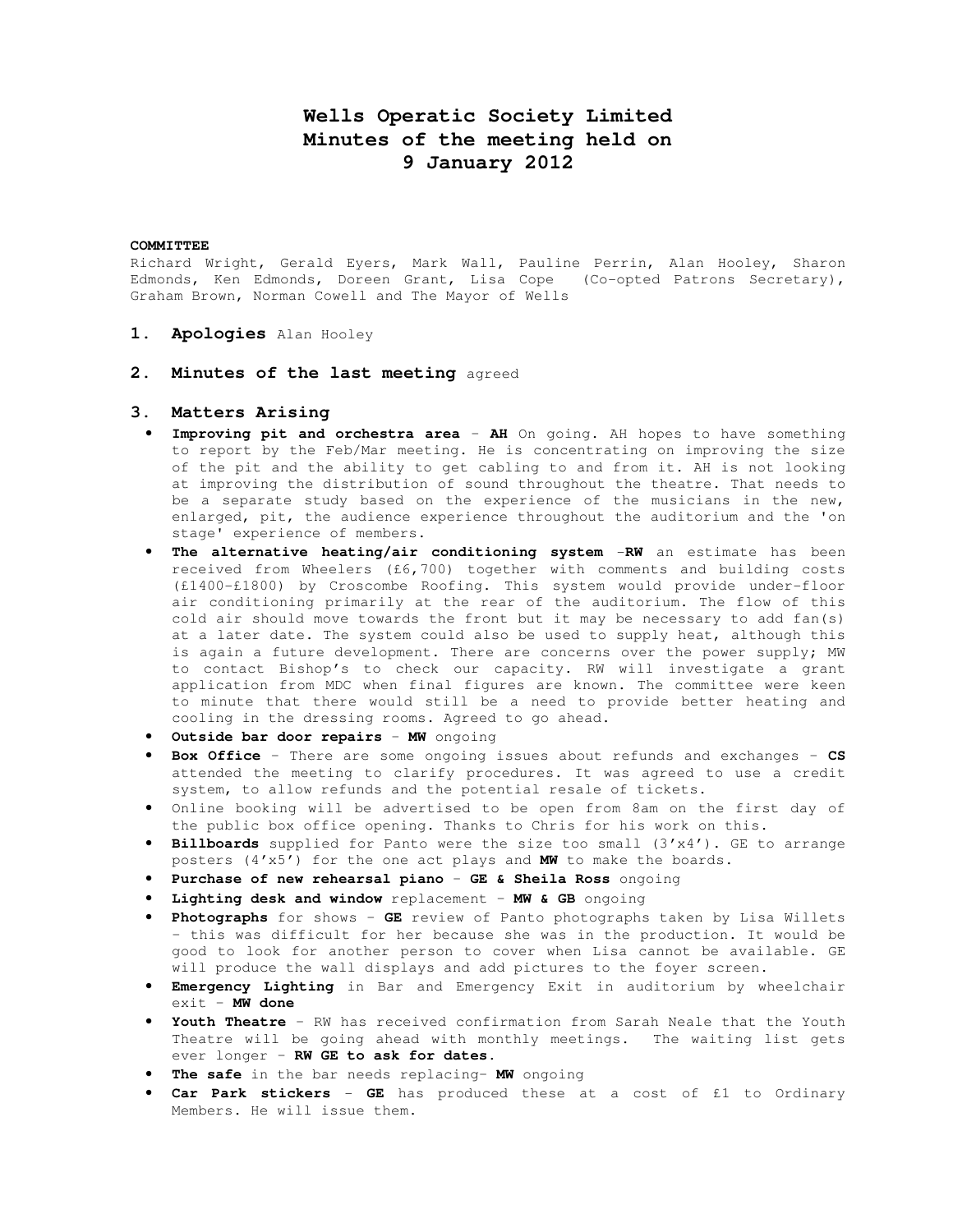#### **4. Correspondence**

- Anne Beechey has emailed proposing another singing workshop it was agreed to go ahead after the Sound of Music. Tickets at £10, **Anne** to organise.
- **RW** has written a letter to Thales thanking them for their assistance throughout 2011
- Various correspondences received regarding auditions for Sound of Music; there were concerns over the restrictions (Youth Theatre only) on the children who wanted to audition. It was agreed in the future to continue the Society's policy of open auditions for all shows – plays, musicals and pantomime.

#### **5. Treasurer's Report – PP**

- **Robin Hood** took approx £14,000 with costs at £3700, 100% seats sold.
- **Sale of shares** with Barclays Bank ongoing
- **Credit card** policy to complete and sign **Chris Spray** and **PP** to check

#### **6. Membership**

- **Members renewal** of subs online seems to be going really well
- **New member** Gill Gough Stone ordinary, passed
- **Patrons** Because of heavy personal commitments which were not anticipated, Elly Miln has had to step down as Patrons Secretary and we are really very grateful to Lisa Cope for stepping in to hold the fort and see us through the arrangements for the Spring Show. She suggested that it would be ideal to appoint a team rather than one person as Patrons Secretary and we are therefore looking for two or three keen volunteers who would like to organise this side of things. Although it means keeping communication with the Patrons generally during the year, most of the work takes place between November and April, as the run up to the Spring Show. No previous experience is required, and Lisa is willing to head the team to begin with in order to set it all up and get the administration running smoothly. The committee are looking into Corporate sponsorship with possible arrangements with John Lover; President of Wells Rotary.
- **Dinner Dance AH** had a meeting with The Swan team just before Xmas and agreed the following:

 **Fri 25th May 12 - 7 for 7:30pm start**. The Swan bar will be open for our use only. The bar and music will run to 11:30pm.

 Dining: The aim is to serve the starter direct to table. The 'major domo' (Mark) will then invite tables to the buffet to select the main course. We will arrange the Chairman's table to go early so that he is ready to start speeches as soon as the last table is served pudding. The major domo will ensure that tables move to/from the buffet smoothly, keeping queues as low as possible and will ensure that the buffet is replenished throughout the process so that the last to the selection will be offered the same choice as those that went first. The tables will be cleared by Swan staff and once clear the pudding will be served direct to table. Swan staff will serve coffee direct to the table.

 He is still negotiating the food that will be offered but you can expect it to be of the standard and type that they offer for weddings as this is what they have based their costs on.

- **AGM** Friday 11 May 2012
- **Carnival Curry –AH** again a great success; however with the increase in numbers we need a little more control. It was agreed that - bar staff need to be allocated for the evening; ticketing would help with the control of numbers and costs; other 'staff' for the evening should be found to ease the pressure on Alan and Irene (several of the committee were happy to volunteer). Further arrangements are to be finalised closer to the event next year.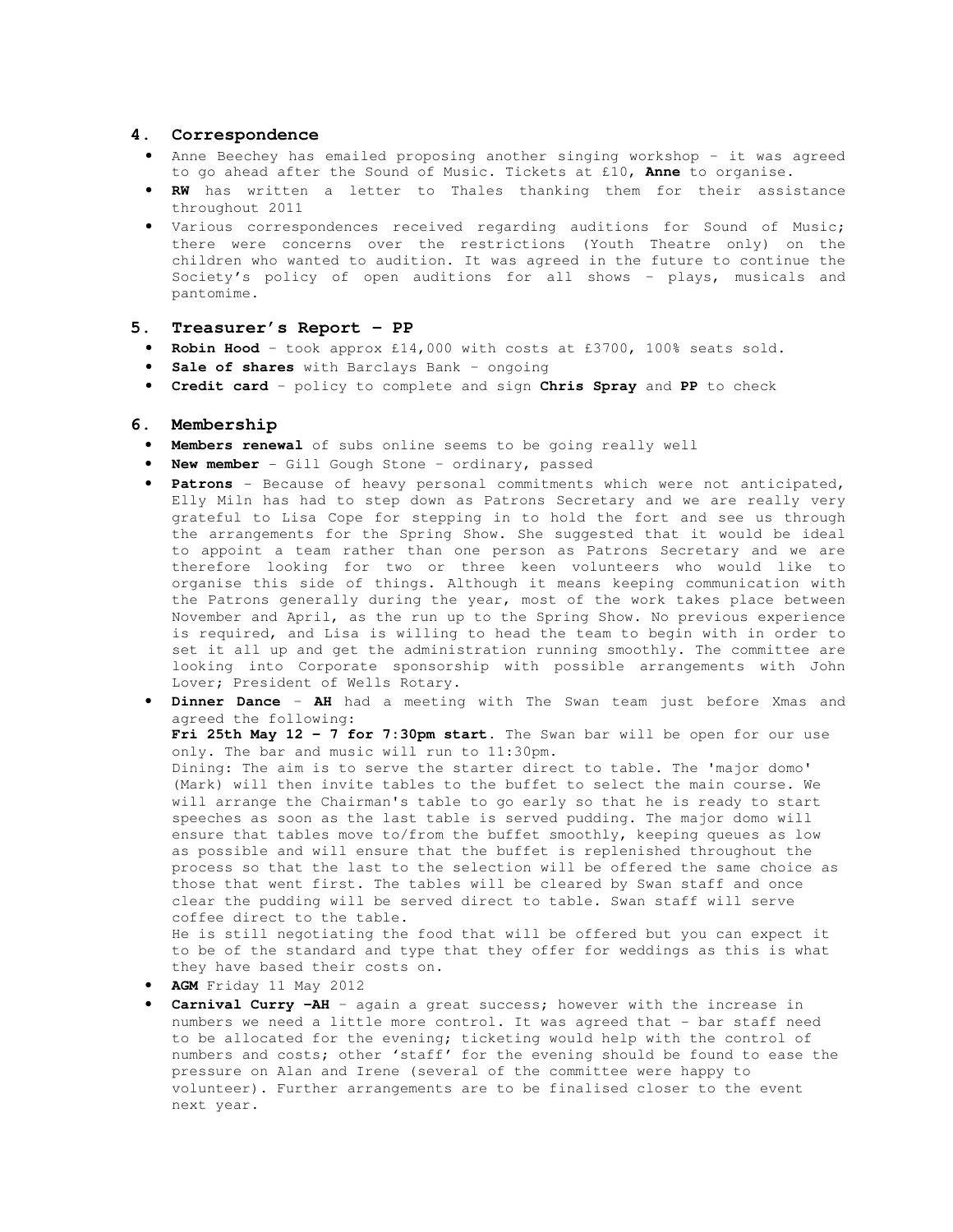• **Show Launch & Mulled Wine Evening** – Wednesday 21 December, again very good, thank you to Alan and Irene.

#### **7. Publicity**

- Banner possible sponsorship by HW Signs **KE ongoing**
- Programme advertising arrangements and invoicing **KE ongoing**
- Fosse & Mendip News is starting up this month and may be a source of future publicity –**KE** to look into costs for the One Act Play
- **Wires** down the high street are booked for the banner.
- GE reminded the committee that this year it is the Society's **110th Birthday**! The committee discussed various 'celebrations'. It was agreed that **KE** would put together an article for the Journal and the National NODA magazine (and others?), this could include a brief history and lots of photos! We will also organise the 'Big Snap' - a huge Society Photograph to celebrate the event and provide a really interesting memento. Everyone is welcome to get in the snap - from life members to youth Theatre, backstage to FoH staff – the whole Society! Sunday 20<sup>th</sup> May, at 3.00pm for the main event, although the bar will be open from 2.00pm, to help us get in the mood! Further details to follow. i.e. what to wear!

#### **8. Theatre Renovations**

- **Downpipe MW** ongoing
- **Lights in workshop GB agreed to spend** £200 for 4 strip lights, GB to install as a 'plug in system'.
- **Code lock** on front door and remove crash bar **MW** ongoing
- **Light bulbs** several notes in the Hotbox, GE to talk to Angelo

#### **9. Production/Trifold/Hire**

- **The Last Bread Pudding & Last Tango in Little Grimley Feb 23-25 2012** – **MW & DG** directing, Budget tba Rehearsal Schedule done, Producer **DG & MW**, SM **Bob Collins**, Sound & Lights **GB**, Ticket price £6
- **The Sound of Music 16-21 April 2012** Director **Gill Kerton,** MD **Darren Kerton –** Choreographer – **Kim Fisher,** Producer – **Vicky Orman,** SM – **Chris Spray,** Set design/ASM – **Catherine Tucker,** Programme and Publicity – **Katy Biggs and Mark O'Callaghan,** Costumes – **Kate Hathway, Leslie Roach & Sophie Kerton,** Lighting – **Adam Killey and Rob Rogers,** Props - **?**, Prompt – **Sue Kerton,** Rehearsal schedule **done**, Budget **done**, Ticket price £12 and £9, no concessions Friday and Saturday. The full cast to be auditioned
- **Bristol Old Vic Cold Comfort Farm 30 May 2012** confirmed **RW, GE** FoH, **NC**  to organise Box Office
- **Animal Farm, July 4-7 2012** Director **Lois Harbinson,** Producer **RW,** SM and set design – **Catherine Tucker,** Programme - **Sarah Kendall,** publicity – **KE & Sarah Kendall,** Costumes – **Louise Baker**, Lighting – **Pete Ross,** Props – **Charlie & Pat Watkins,** Prompt – **Joanna Hartley,** Rehearsal schedule **TBA,**  Budget **TBA,** Ticket price **TBA**
- **A Little Night Music Sept 5-8 2012** Director **Lois Harbinson,** MD **Sheila Ross,** Producer - **?**, Programme and publicity - **?**, Costumes - **?**, Lighting - **?**, Props - **?**, Prompt - **?**, Rehearsal schedule **TBA,** Budget **TBA,** Ticket price **TBA**
- **Panto December 15-22 2012** Title to be announced but probably Rumpelstiltskin (or Rumpel) written by **Vicky Orman, RW** Directing, **Vicky Orman** Producing, **Nick Barlow** MD
- **Spring 2013** Anyone interested? Any ideas? General discussion, but the idea was to move forward and look at something different, a smaller show – move away from the standard type of well-established musical that has been the tradition in the past, and try something new even if this meant that the cast numbers were restricted.